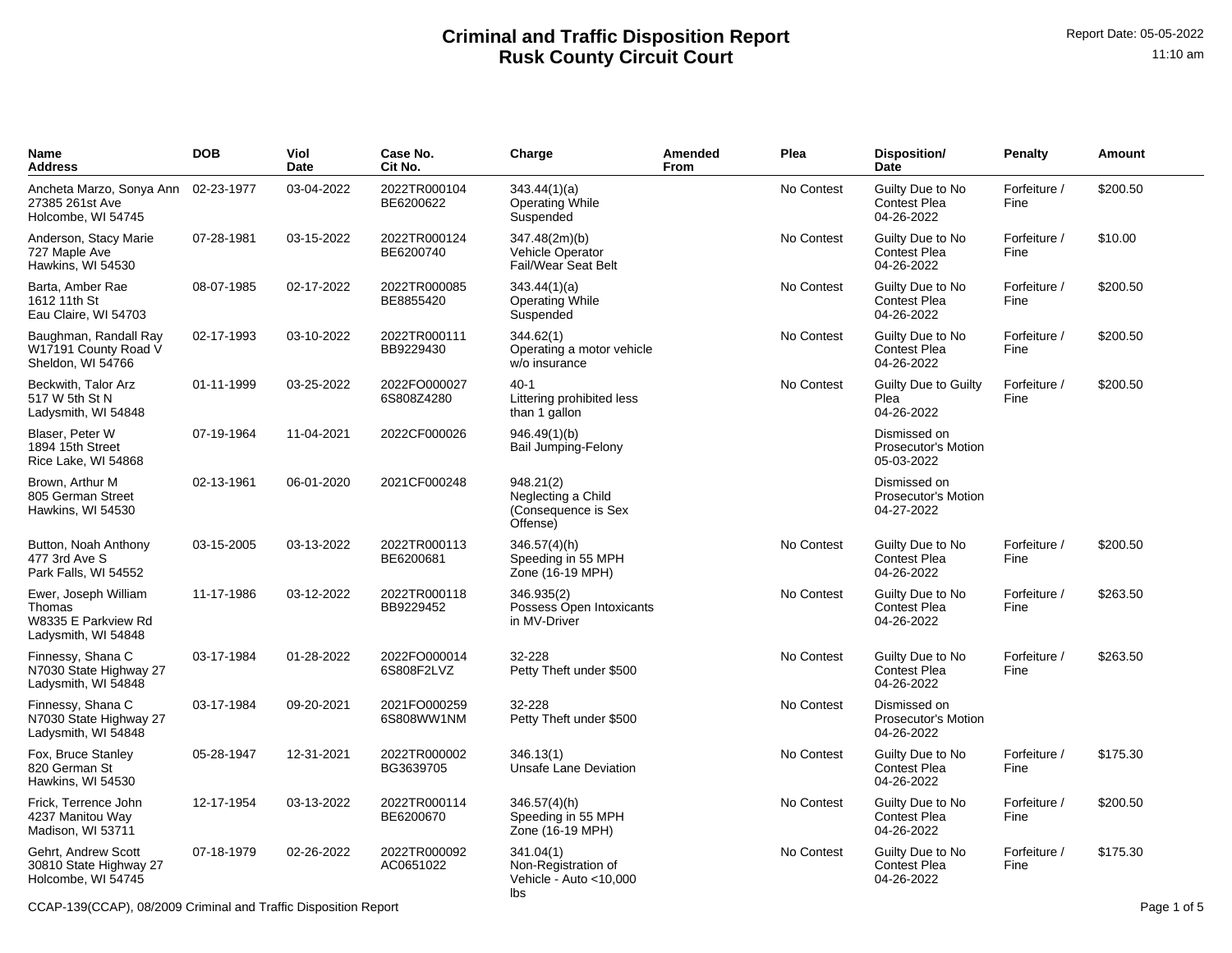| Giardina, Jessica Theresa<br>412 E County Highway B<br>Apt 103<br>Shell Lake, WI 54871 | 02-08-1980 | 03-12-2022 | 2022TR000119<br>BB9229441  | 343.44(1)(b)<br><b>Operating While Revoked</b><br>(Forfeiture 4th) | No Contest | Guilty Due to No<br><b>Contest Plea</b><br>04-26-2022 | Forfeiture /<br>Fine<br>Other<br>Sentence | \$389.50                |
|----------------------------------------------------------------------------------------|------------|------------|----------------------------|--------------------------------------------------------------------|------------|-------------------------------------------------------|-------------------------------------------|-------------------------|
| Grigor, William David<br>2519 280th Ct Ne<br>Isanti, MN 55040                          | 06-26-1967 | 03-06-2022 | 2022TR000105<br>BE6200644  | 346.57(4)(h)<br>Speeding in 55 MPH<br>Zone (16-19 MPH)             | No Contest | Guilty Due to No<br><b>Contest Plea</b><br>04-26-2022 | Forfeiture /<br>Fine                      | \$200.50                |
| Holborn, Michael Wesley<br>217 Union St<br>Neenah, WI 54956                            | 12-24-1957 | 03-06-2022 | 2022TR000106<br>BE6200633  | 346.57(4)(h)<br>Speeding in 55 MPH<br>Zone (16-19 MPH)             | No Contest | Guilty Due to No<br><b>Contest Plea</b><br>04-26-2022 | Forfeiture /<br>Fine                      | \$200.50                |
| Jenness, Thomas Scott<br>627 E 3rd St S #3<br>Ladysmith, WI 54848                      | 12-14-2001 | 03-10-2022 | 2022FO000021<br>6S808F2LW1 | 125.07(4)(b)<br>Underage<br>Drinking-Possess-17-20<br>(1st)        | No Contest | Guilty Due to No<br><b>Contest Plea</b><br>04-26-2022 | Forfeiture /<br>Fine                      | \$263.50                |
| Knight, Kevin Delano<br>717 1/2 Roesler Ave W # 2<br>Ladysmith, WI 54848               | 10-30-1985 | 02-11-2022 | 2022TR000077<br>AC0650941  | 343.44(1)(a)<br>Operating While<br>Suspended                       | No Contest | Guilty Due to No<br><b>Contest Plea</b><br>04-26-2022 | Forfeiture /<br>Fine                      | \$200.50                |
| Knight, Kevin Delano<br>717 1/2 Roesler Ave W # 2<br>Ladysmith, WI 54848               | 10-30-1985 | 02-11-2022 | 2022TR000076<br>AC0650952  | 341.04(1)<br>Non-Registration of<br>Vehicle - Auto <10,000<br>lbs  | No Contest | Guilty Due to No<br><b>Contest Plea</b><br>04-26-2022 | Forfeiture /<br>Fine                      | \$175.30                |
| Knight, Kevin Delano<br>717 1/2 Roesler Ave W # 2<br>Ladysmith, WI 54848               | 10-30-1985 | 02-11-2022 | 2022TR000075<br>AC0650963  | 344.62(1)<br>Operating a motor vehicle<br>w/o insurance            | No Contest | Guilty Due to No<br><b>Contest Plea</b><br>04-26-2022 | Forfeiture /<br>Fine                      | \$200.50                |
| Lukes, Gordon N<br>W8903 Cty Hwy I<br>Ogema, WI 54459                                  | 12-14-1955 | 03-10-2022 | 2022TR000120<br>AB2362371  | 346.09(4)<br>Passing Vehicle<br>Indicating Left Turn               | No Contest | Guilty Due to No<br><b>Contest Plea</b><br>04-26-2022 | Forfeiture /<br>Fine                      | \$213.10                |
| Marty, John Michael<br>N8786 County Road O<br>Waterloo, WI 53594                       | 06-22-1977 | 03-13-2022 | 2022TR000115<br>BE6200666  | 346.57(4)(h)<br>Speeding in 55 MPH<br>Zone (16-19 MPH)             | No Contest | Guilty Due to No<br><b>Contest Plea</b><br>04-26-2022 | Forfeiture /<br>Fine                      | \$200.50                |
| Mayer, Bryan W<br>2819 4th St<br>Eau Claire, WI 54703                                  | 02-12-1970 | 03-03-2022 | 2022TR000103<br>BE6200600  | 346.57(4)(h)<br>Speeding in 55 MPH<br>Zone (20-24 MPH)             | No Contest | Guilty Due to No<br><b>Contest Plea</b><br>04-26-2022 | Forfeiture /<br>Fine                      | \$225.70                |
| Mayer, Bryan W<br>2819 4th St<br>Eau Claire, WI 54703                                  | 02-12-1970 | 03-03-2022 | 2022TR000102<br>BE6200611  | 343.44(1)(a)<br><b>Operating While</b><br>Suspended                | No Contest | Guilty Due to No<br><b>Contest Plea</b><br>04-26-2022 | Forfeiture /<br>Fine                      | \$200.50                |
| Miller, Jacob D<br>401 E 3rd St S<br>Ladysmith, WI 54848                               | 12-04-1989 | 03-20-2022 | 2022TR000126<br>BH2366210  | 343.44(1)(b)<br><b>Operating While Revoked</b><br>(Forfeiture 1st) | No Contest | Guilty Due to No<br><b>Contest Plea</b><br>04-26-2022 | Forfeiture /<br>Fine                      | \$200.50                |
| Naser, Daoud Mousa<br>19090 Turkey Meadow Ln<br>Strongsville, OH 44136                 | 01-16-2002 | 03-23-2022 | 2022TR000128<br>BE6200762  | 343.05(3)(a)<br>Operate w/o Valid<br>License (1st Violation)       | No Contest | Guilty Due to No<br><b>Contest Plea</b><br>04-26-2022 | Forfeiture /<br>Fine                      | \$200.50                |
| Nett, Michelle Christine<br>1575 Benjamin PI # 2<br>Chippewa Falls, WI 54729           | 12-24-1983 | 03-06-2022 | 2022TR000107<br>BE6200655  | 346.57(4)(h)<br>Speeding in 55 MPH<br>Zone (20-24 MPH)             | No Contest | Guilty Due to No<br><b>Contest Plea</b><br>04-26-2022 | Forfeiture /<br>Fine                      | \$225.70                |
| Niles. William E<br>317 E 10th St S                                                    | 12-13-1975 | 03-14-2022 | 2022TR000117<br>BH2366184  | 343.44(1)(a)<br><b>Operating While</b>                             | No Contest | Guilty Due to No<br><b>Contest Plea</b>               | Forfeiture /<br>Fine                      | \$200.50<br>Page 2 of 5 |
| CCAP-139(CCAP), 08/2009 Criminal and Traffic Disposition Report                        |            |            |                            |                                                                    |            |                                                       |                                           |                         |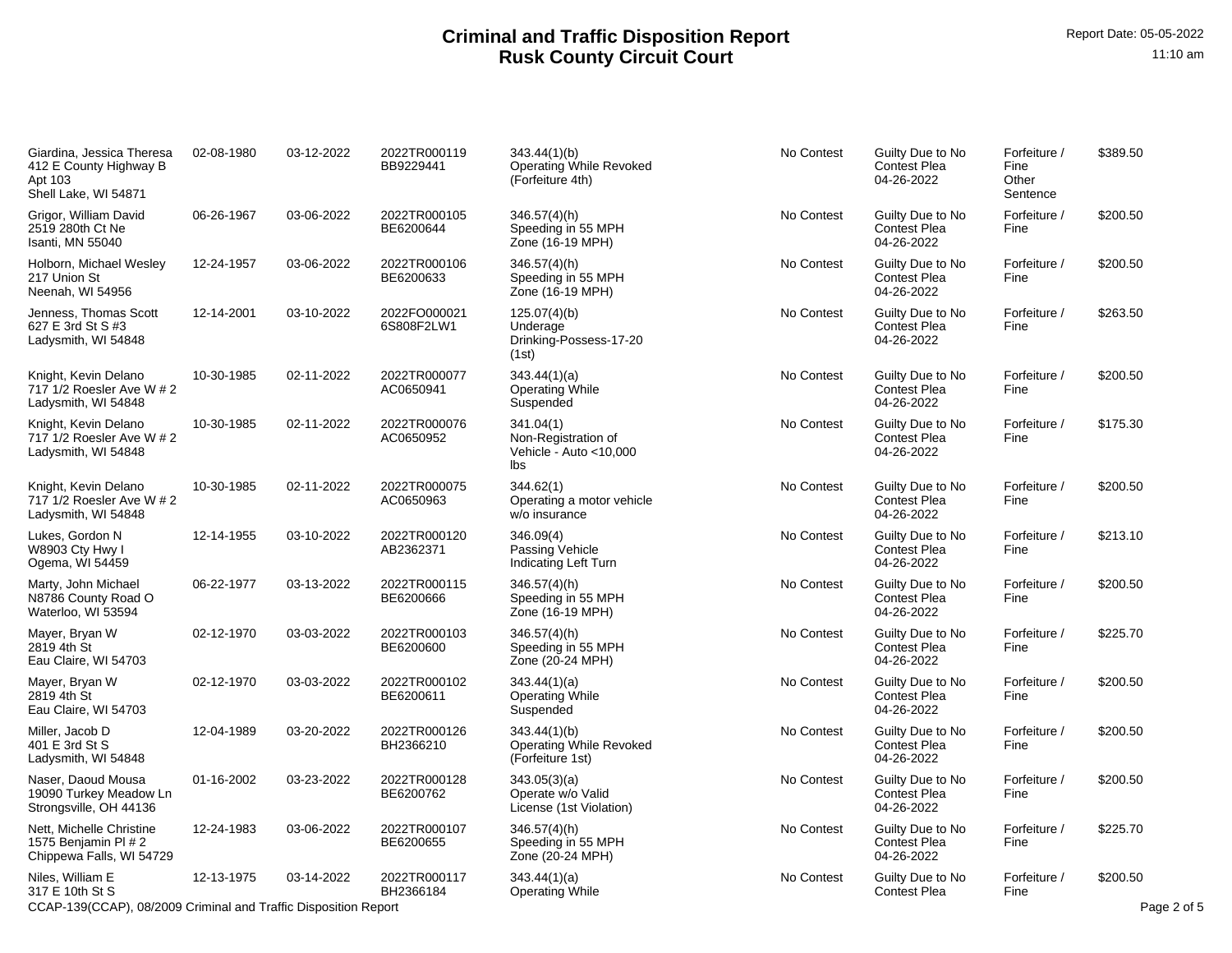| Ladysmith, WI 54848                                                                      |            |            |                            | Suspended                                                                                 |            | 04-26-2022                                            |                                                                                            |            |
|------------------------------------------------------------------------------------------|------------|------------|----------------------------|-------------------------------------------------------------------------------------------|------------|-------------------------------------------------------|--------------------------------------------------------------------------------------------|------------|
| Noel, Zackary Adam<br>719 E 3rd St S<br>Ladysmith, WI 54848                              | 01-20-1997 | 03-10-2022 | 2022FO000022<br>6S808F2LW0 | $40-1$<br>Littering prohibited less<br>than 1 gallon                                      | No Contest | Guilty Due to No<br><b>Contest Plea</b><br>04-26-2022 | Forfeiture /<br>Fine                                                                       | \$200.50   |
| Plummer, Archie Williom<br>503 S Coleman St # 3<br>Bruce, WI 54819                       | 03-21-2000 | 02-28-2022 | 2022FO000023<br>6S808Z427V | 32-228<br>Petty Theft under \$500                                                         | No Contest | Guilty Due to No<br>Contest Plea<br>04-26-2022        | Forfeiture /<br>Fine                                                                       | \$263.50   |
| Polk, John D<br>E5497 730th Ave #33<br>Menomonie, WI 54751                               | 12-07-1961 | 02-14-2021 | 2021TR000079<br>AB2362091  | 346.89(1)<br>Inattentive Driving                                                          | No Contest | <b>Charge Dismissed</b><br>but Read In<br>05-02-2022  |                                                                                            |            |
| Prothero, Abigail Marie<br>200 Main St<br>Cornell, WI 54732                              | 05-07-2001 | 02-09-2022 | 2022TR000065<br>BB9226630  | 346.63(1)(a)<br>OWI (1st)                                                                 | No Contest | Guilty Due to No<br><b>Contest Plea</b><br>04-26-2022 | Forfeiture /<br>Fine<br><b>DOT License</b><br>Revoked 6<br>Months<br>Alcohol<br>assessment | \$811.50   |
| Prothero, Abigail Marie<br>200 Main St<br>Cornell, WI 54732                              | 05-07-2001 | 02-09-2022 | 2022TR000064<br>BB9226641  | 346.63(1)(b)<br>Operating w/ PAC<br>$>=0.08, <0.15$ (1st)                                 |            | Dismissed on<br>Prosecutor's Motion<br>04-26-2022     |                                                                                            |            |
| Ramsey, Kevin N<br>225 E Olson Ave # 4<br>Barron, WI 54812                               | 07-06-1989 | 01-28-2021 | 2021CT000004<br>BB9226335  | 343.44(1)(b)<br><b>Operating While Revoked</b><br>(Rev due to alc/contr<br>subst/refusal) |            | <b>Charge Dismissed</b><br>but Read In<br>04-26-2022  |                                                                                            |            |
| Rossman, Izaha R<br>W17195 Cth V<br>Sheldon, WI 54766                                    | 06-15-2004 | 02-10-2022 | 2022FO000015<br>6S808WW1NP | 32-418<br>Truancy prohibited                                                              | No Contest | Guilty Due to No<br><b>Contest Plea</b><br>05-03-2022 | Forfeiture /<br>Fine<br>Other<br>Sentence                                                  | \$200.50   |
| Russ Thompson Excavating 05-05-2022<br>Inc.<br>703 Fritz Avenue W<br>Ladysmith, WI 54848 |            | 12-23-2021 | 2021TR000579<br>AI3497933  | 348.15(3)(c)<br>Violate Class A Hwy<br><b>Weight Limits</b>                               | No Contest | Guilty Due to Guilty<br>Plea<br>05-04-2022            | Forfeiture /<br>Fine                                                                       | \$2,014.02 |
| Shilts, Montana Marie<br>33704 155th Ave<br>Boyd, WI 54726                               | 09-14-1999 | 03-15-2022 | 2022TR000123<br>BE6200751  | 343.44(1)(a)<br><b>Operating While</b><br>Suspended                                       | No Contest | Guilty Due to No<br><b>Contest Plea</b><br>04-26-2022 | Forfeiture /<br>Fine                                                                       | \$200.50   |
| Slominsky, Adeline Adair<br>3776 Walnut Rd<br>Eau Claire, WI 54701                       | 08-08-2000 | 01-16-2022 | 2022TR000033<br>BE6200331  | 346.18(3)<br>Fail/Yield Right/Way from<br>Stop Sign                                       |            | Dismissed on<br>Prosecutor's Motion<br>04-25-2022     |                                                                                            |            |
| Smith, Freida K<br>N3298 State Road 40<br>Bruce, WI 54819                                | 08-29-1976 | 03-23-2022 | 2022TR000129<br>BE6200773  | 346.57(5)<br>Exceeding Speed Zones,<br>etc. (25-29 MPH)                                   | No Contest | Guilty Due to No<br>Contest Plea<br>04-26-2022        | Forfeiture /<br>Fine                                                                       | \$250.90   |
| Srmek, Ashli Marie<br>1051 E Chippewa Ave<br>Bruce, WI 54819                             | 08-25-1986 | 03-03-2022 | 2022TR000101<br>BE6200596  | 344.62(2)<br>Operating motor vehicle<br>w/o proof of insurance                            | No Contest | Guilty Due to No<br><b>Contest Plea</b><br>04-26-2022 | Forfeiture /<br>Fine                                                                       | \$10.00    |
| Sunday, Kyle A<br>520 Worden Ave. E.<br>Ladysmith, WI 54848                              | 11-24-1986 | 02-14-2021 | 2021CM000034               | 940.19(1)<br><b>Battery</b><br>[973.055(1) - Domestic<br>Abuse Assessments]               | No Contest | Guilty Due to No<br><b>Contest Plea</b><br>04-26-2022 | Probation, Sent \$543.00<br>Withheld                                                       |            |

CCAP-139(CCAP), 08/2009 Criminal and Traffic Disposition Report Page 3 of 5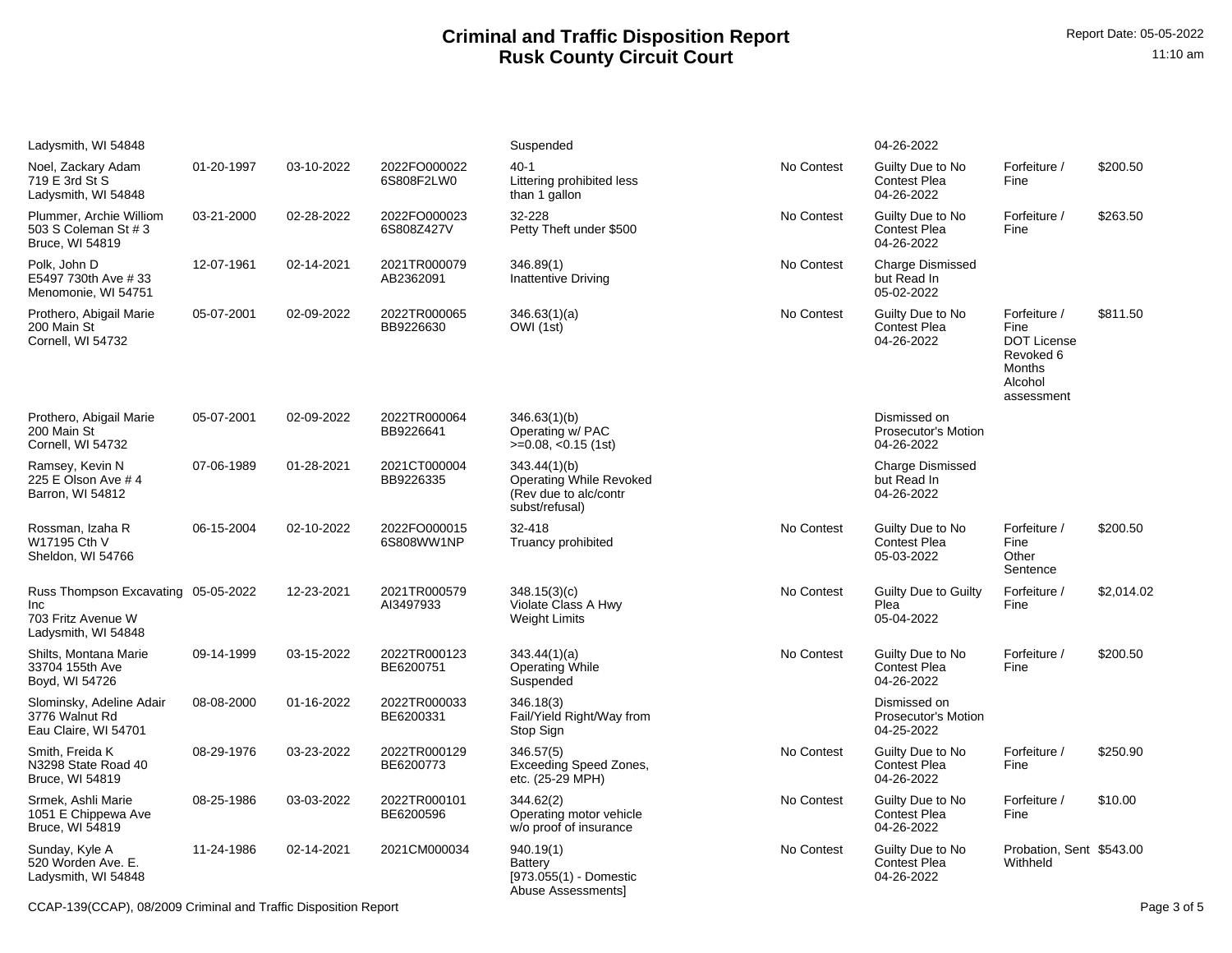|                                                                                        |            |            |                           | $[968.075(1)(a) -$ Domestic<br>Abuse]                                                                                                 |                                                                              |            |                                                       |                                           |          |
|----------------------------------------------------------------------------------------|------------|------------|---------------------------|---------------------------------------------------------------------------------------------------------------------------------------|------------------------------------------------------------------------------|------------|-------------------------------------------------------|-------------------------------------------|----------|
|                                                                                        |            | 02-14-2021 | 2021CM000034              | 947.01(1)<br><b>Disorderly Conduct</b><br>$[973.055(1) -$ Domestic<br>Abuse Assessments]<br>$[968.075(1)(a) -$ Domestic<br>Abuse]     |                                                                              |            | <b>Charge Dismissed</b><br>but Read In<br>04-26-2022  |                                           |          |
| Threlkeld, Jeffrey D<br>W2455 Old 14 Road<br>Ladysmith, WI 54848                       | 03-26-1981 | 02-14-2022 | 2022CT000006<br>BI1746334 | 343.18(1)<br>Operate w/o Carrying<br>License                                                                                          | <b>Operating While</b><br>Revoked (Rev due<br>to alc/contr<br>subst/refusal) | No Contest | Guilty Due to No<br>Contest Plea<br>04-26-2022        | Forfeiture /<br>Fine<br>Other<br>Sentence | \$150.10 |
| Vazquez Medina, Luis<br>Alberto<br>324 North Bridge Street<br>Chippewa Falls, WI 54729 | 06-23-1987 | 02-15-2022 | 2022TR000081<br>BB9226652 | 343.05(3)(a)<br>Operate w/o Valid<br>License (1st Violation)                                                                          |                                                                              | No Contest | Guilty Due to No<br><b>Contest Plea</b><br>04-26-2022 | Forfeiture /<br>Fine                      | \$200.50 |
| Watkins, Neil W<br>29371 Hwy 27<br>Holcombe, WI 54745                                  | 09-12-1978 | 03-09-2021 | 2021CM000042              | 946.49(1)(a)<br>Bail<br>Jumping-Misdemeanor                                                                                           |                                                                              | Guilty     | <b>Guilty Due to Guilty</b><br>Plea<br>04-28-2022     | Local Jail<br>Other<br>Sentence           | \$443.00 |
|                                                                                        |            | 03-09-2021 | 2021CM000042              | 946.49(1)(a)<br>Bail<br>Jumping-Misdemeanor                                                                                           |                                                                              |            | Charge Dismissed<br>but Read In<br>08-12-2021         |                                           |          |
| Watkins, Neil W<br>29371 Hwy 27<br>Holcombe, WI 54745                                  | 09-12-1978 | 02-10-2021 | 2021CM000026              | 946.49(1)(a)<br>Bail<br>Jumping-Misdemeanor                                                                                           |                                                                              |            | <b>Charge Dismissed</b><br>but Read In<br>08-12-2021  |                                           |          |
|                                                                                        |            | 02-10-2021 | 2021CM000026              | 946.49(1)(a)<br>Bail<br>Jumping-Misdemeanor                                                                                           |                                                                              |            | <b>Charge Dismissed</b><br>but Read In<br>08-12-2021  |                                           |          |
|                                                                                        |            | 02-10-2021 | 2021CM000026              | 943.01(1)<br>Criminal Damage to<br>Property<br>$[973.055(1) -$ Domestic<br>Abuse Assessments<br>$[968.075(1)(a) -$ Domestic<br>Abuse] |                                                                              | Guilty     | <b>Guilty Due to Guilty</b><br>Plea<br>04-28-2022     | Local Jail<br>Other<br>Sentence           | \$443.00 |
|                                                                                        |            | 02-10-2021 | 2021CM000026              | 947.01(1)<br><b>Disorderly Conduct</b><br>$[973.055(1) -$ Domestic<br>Abuse Assessmentsl<br>[968.075(1)(a) - Domestic<br>Abuse]       |                                                                              |            | <b>Charge Dismissed</b><br>but Read In<br>08-12-2021  |                                           |          |
| Watkins, Neil W<br>29371 Hwy 27<br>Holcombe, WI 54745                                  | 09-12-1978 | 02-20-2021 | 2021CM000025              | 946.49(1)(a)<br>Bail<br>Jumping-Misdemeanor                                                                                           |                                                                              |            | <b>Charge Dismissed</b><br>but Read In<br>08-12-2021  |                                           |          |
|                                                                                        |            | 02-20-2021 | 2021CM000025              | 946.49(1)(a)<br>Bail<br>Jumping-Misdemeanor                                                                                           |                                                                              |            | <b>Charge Dismissed</b><br>but Read In<br>08-12-2021  |                                           |          |
|                                                                                        |            | 02-20-2021 | 2021CM000025              | 947.01(1)                                                                                                                             |                                                                              | Guilty     | <b>Guilty Due to Guilty</b>                           | Local Jail                                | \$443.00 |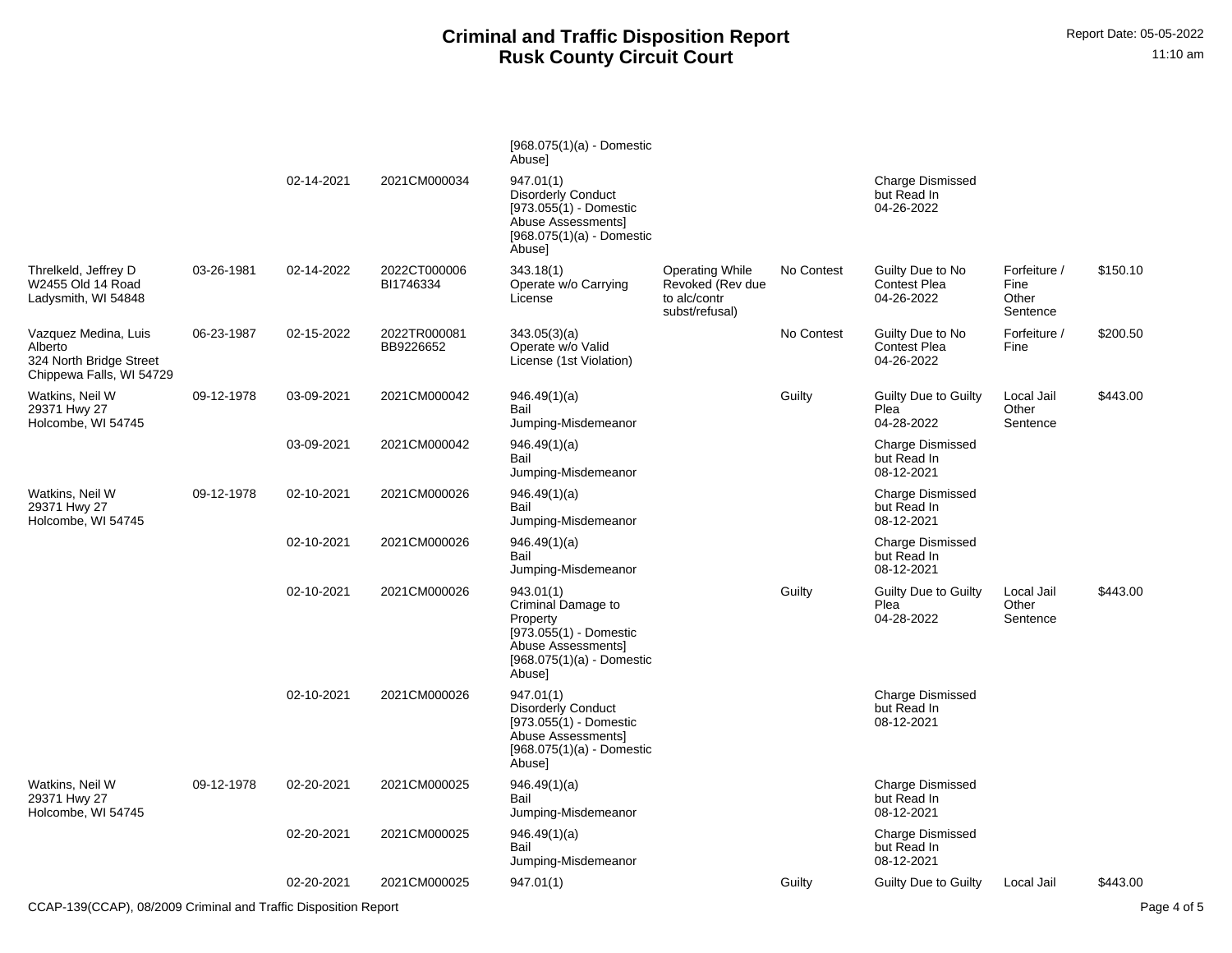|                                                                           |            |            |                           | <b>Disorderly Conduct</b><br>[973.055(1) - Domestic<br>Abuse Assessments<br>$[968.075(1)(a) -$ Domestic<br>Abuse] |            | Plea<br>04-28-2022                                    | Other<br>Sentence               |          |
|---------------------------------------------------------------------------|------------|------------|---------------------------|-------------------------------------------------------------------------------------------------------------------|------------|-------------------------------------------------------|---------------------------------|----------|
| Watkins, Neil W<br>29371 Hwy 27<br>Holcombe, WI 54745                     | 09-12-1978 | 05-26-2020 | 2021CM000002              | 961.573(1)<br>Possess Drug<br>Paraphernalia                                                                       | Guilty     | Guilty Due to Guilty<br>Plea<br>04-28-2022            | Local Jail<br>Other<br>Sentence | \$443.00 |
| Wickersham, Kendra<br>Darlyne<br>N9410 State Road 40<br>Exeland. WI 54835 | 08-01-1995 | 02-28-2022 | 2022TR000097<br>BE6200574 | 344.62(2)<br>Operating motor vehicle<br>w/o proof of insurance                                                    | No Contest | Guilty Due to No<br><b>Contest Plea</b><br>04-26-2022 | Forfeiture<br>Fine              | \$10.00  |
| Zak. Jennifer L<br>NO CURRENT ADDRESS                                     | 10-31-1993 | 03-10-2022 | 2022TR000112<br>BB9229426 | 343.44(1)(a)<br>Operating While<br>Suspended                                                                      | No Contest | Guilty Due to No<br><b>Contest Plea</b><br>04-26-2022 | Forfeiture /<br>Fine            | \$200.50 |